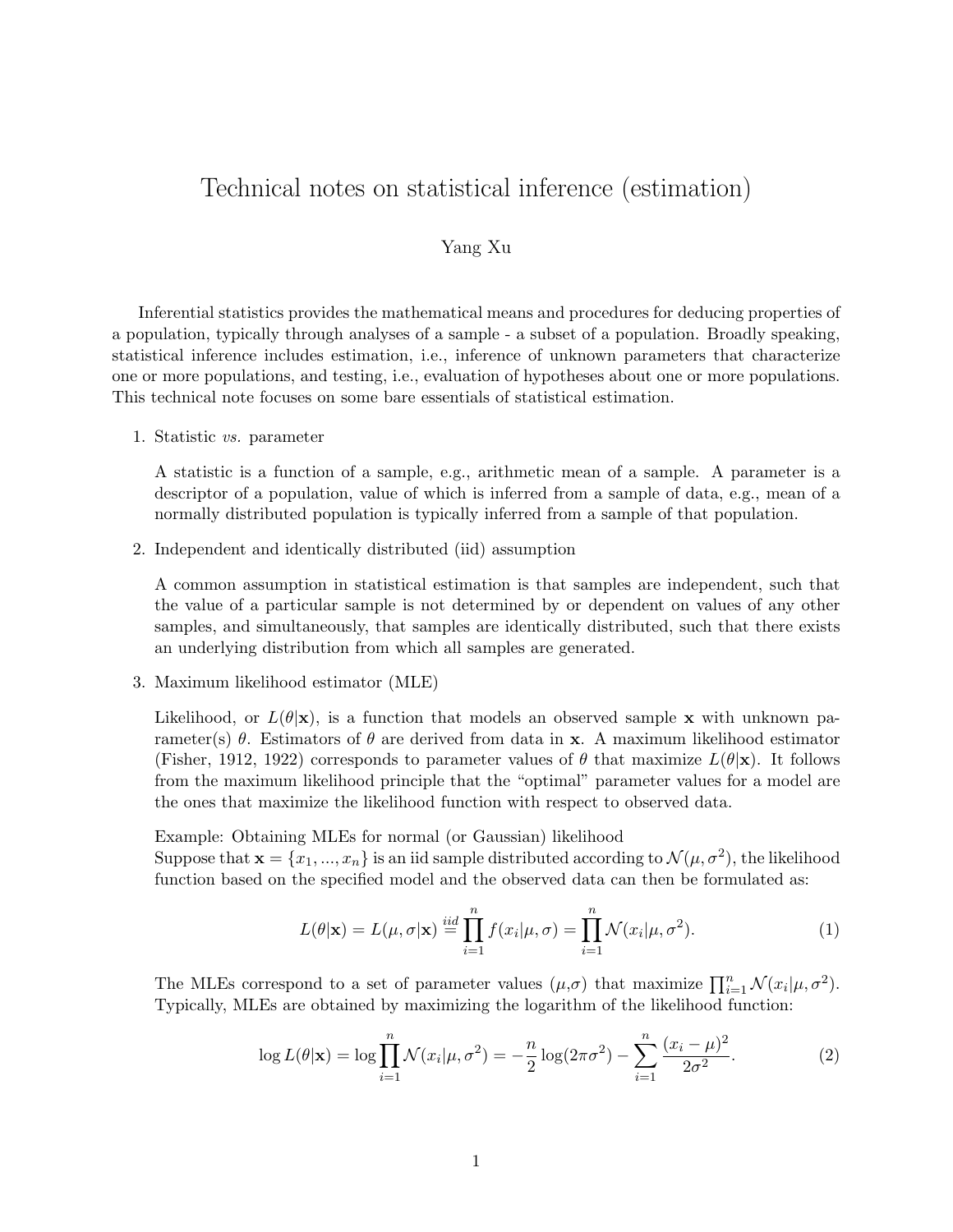In this case, the MLEs can be derived analytically by setting the partial first derivatives to 0:

$$
\frac{\partial \log L(\theta|\mathbf{x})}{\partial \mu} = 0 \Rightarrow \hat{\mu} = \frac{\sum_{i} x_i}{n}, i.e. \text{ sample mean}; \tag{3}
$$

$$
\frac{\partial \log L(\theta|\mathbf{x})}{\partial \sigma^2} = 0 \Rightarrow \hat{\sigma^2} = \frac{\sum_i (x_i - \hat{\mu})^2}{n}, i.e. \text{ sample variance.}
$$
\n(4)

4. Sampling distribution and standard error

The sampling distribution is a probability distribution of a statistic, considering that a statistic is a random variable, or a function of a sample. The standard error of a statistic is the standard deviation of its sampling distribution - it measures the variability or dispersion of the statistic due to sampling from a population.

5. Central limit theorem (CLT)

The central limit theorem (in its coarse form) states that for a sequence of iid random variables that have finite means and variances, the average of that sequence would be normally distributed in the limit, i.e. when the sample size is sufficiently large.

Implications of CLT (proofs omitted)

5.1. If  $x_1, ..., x_n \stackrel{iid}{\sim} \mathcal{N}(\mu, \sigma^2)$ , then it follows:

$$
\bar{x} \sim \mathcal{N}(\mu, \frac{\sigma^2}{n}), \text{ when } n \to \infty,
$$
\n<sup>(5)</sup>

i.e. standard error of the mean (SEM) of normal variables, or the standard deviation of the sampling distribution of the normal mean, would itself converge to a normal in the limit.

5.2. If  $y_1, ..., y_n$  are iid variables of any arbitrary distribution with finite mean  $\mu_y$  and variance  $\sigma_y^2$ , then  $\bar{y} \sim \mathcal{N}(\mu_y, \frac{\sigma_y^2}{n})$ , when  $n \to \infty$ , i.e. sampling distribution of the mean of any arbitrary variables would converge to a normal distribution in the limit.

6. Confidence interval

Confidence interval specifies a range of values that would likely include the true parameter value, where the range is estimated from a given sample. The level of a confidence interval corresponds to the probability that it would include the true parameter value.

Example: 95% confidence interval for the normal mean

Based on CLT (6.1.), it follows that the average of a set of normal varibles,  $\bar{x}$ , follows a standard normal distribution after transformation:

$$
\frac{\bar{x} - \mu}{\frac{\sigma}{\sqrt{n}}} = z \sim \mathcal{N}(0, 1). \tag{6}
$$

Since  $p(-1.96 < z < 1.96) = 0.95$  covers 95% area under the probability density function of z, the 95% confidence interval for  $\bar{x}$  is then  $\bar{x} \pm 1.96 \times \frac{\sigma}{\sqrt{n}}$ , or  $[\bar{x} - 1.96 \frac{\sigma}{\sqrt{n}}, \bar{x} + 1.96 \frac{\sigma}{\sqrt{n}}]$ .

#### 7. Bootstrap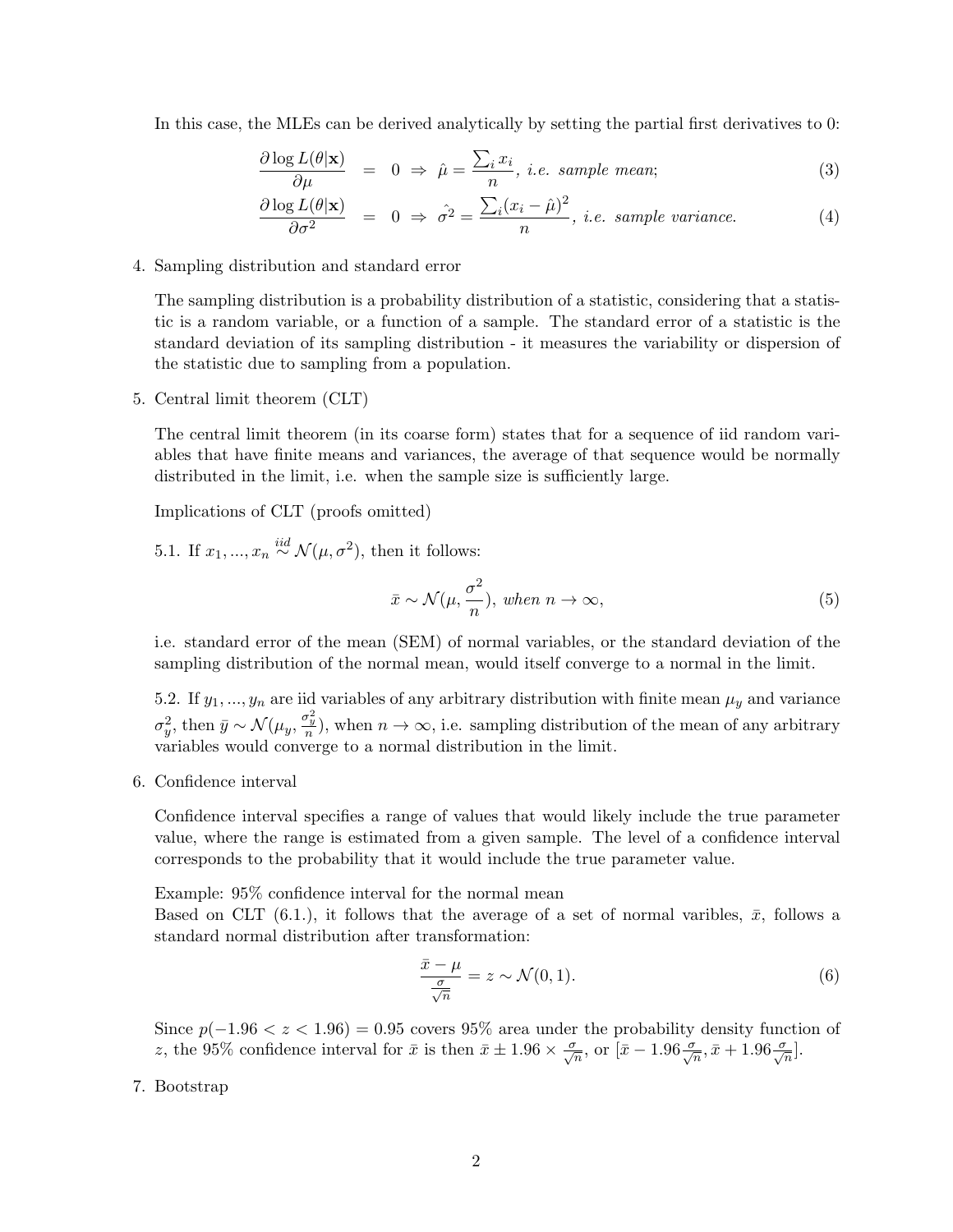Not all sampling distributions have analytical forms as in the case of the mean. Bootstrap (Efron, 1979) is a simulation-based method for estimating sampling distribution of an arbitrary statistic based on the procedure of resampling, or more precisely, sampling with replacement. Efron (1979) postulates that the simulated sampling distribution (of a parameter), or the empirical bootstrap distribution, based on a given sample, should converge in probability to the true distribution in the limit, when the resampling repetitions approach infinity.

Example: Procedures for bootstrapping the mean

Given a sample  $\mathbf{x} = \{x_1, ..., x_n\}$ , the sampling distribution of  $\bar{x}$  can be approximated by: i. Repeat the following steps m times (m is typically large, e.g.,  $m \ge 1,000$ ):

- Randomly sample x's with replacement from **x** up to n data points, denoting it as  $\mathbf{x}^{b}$ ;
- Compute the average of the bootstrapped sample  $\mathbf{x}^b$ , denoting it as  $\bar{x}^b$ ;
- ii. Obtain the empirical distribution for  $\bar{x}$  based on the bootstrapped means  $\{\bar{x_1^b}, ..., \bar{x_m^b}\}$ .

SEM or confidence interval of  $\bar{x}$  can then be estimated from this empirical distribution.

8. Pearson correlation

Pearson correlation (Pearson, 1895) measures linear dependence between a pair of variables, X and Y, by comparing the degree to which they co-vary against the degrees that they vary individually. Formally, the Pearson correlation coefficient is defined as follows:

$$
\rho_{XY} = \frac{\sigma_{XY}}{\sigma_X \sigma_Y} = \frac{E[X - \mu_X][Y - \mu_Y]}{\sqrt{E[(X - \mu_X)^2]}\sqrt{E[(Y - \mu_Y)^2]}}.
$$
(7)

It can be shown that this correlation coefficient has a maximal value of 1 and a minimal value of -1, indicating perfectly positive and negative dependence between the two variables respectively. When the cofficient is close to 0, there is minimal linear dependence between the two variables.

#### 9. Linear regression model

A univariate linear regression model specifies a linear relationship between an observed independent variable  $X$  and an observed dependent variable  $Y$ :

$$
Y = f(X) + \epsilon = \alpha + \beta X + \epsilon,\tag{8}
$$

where it says that the value of Y is a linear transformation of that of X via the function  $f(X) = \alpha + \beta X$ , subject to some error  $\epsilon$  due to random noise in the data. A commonly used distribution for the error term is a normal distribution with zero mean (i.e., white noise):

$$
\epsilon \sim \mathcal{N}(0, \sigma^2) \tag{9}
$$

Therefore Y is modelled as a normal distribution that centers at  $f(X)$  with variance  $\sigma^2$ . It follows that for *n* iid samples  $\mathbf{x} = \{x_1, ..., x_n\}$  and  $\mathbf{y} = \{y_1, ..., y_n\}$ , the likelihood function is:

$$
L(\theta|\mathbf{x}, \mathbf{y}) = L(\alpha, \beta, \sigma|\mathbf{x}, \mathbf{y}) = \prod_{i} f(y_i|x_i, \alpha, \beta, \sigma) = \prod_{i} \mathcal{N}(y_i|\alpha + \beta x_i, \sigma^2).
$$
 (10)

The logarithm of the likelihood function is then:

$$
\log L(\theta|\mathbf{x}, \mathbf{y}) = \log \prod_{i} \mathcal{N}(y_i|\alpha + \beta x_i, \sigma^2) = -\frac{n}{2} \log(2\pi\sigma^2) - \sum_{i=1}^{n} \frac{(y_i - f(x_i))^2}{2\sigma^2}.
$$
 (11)